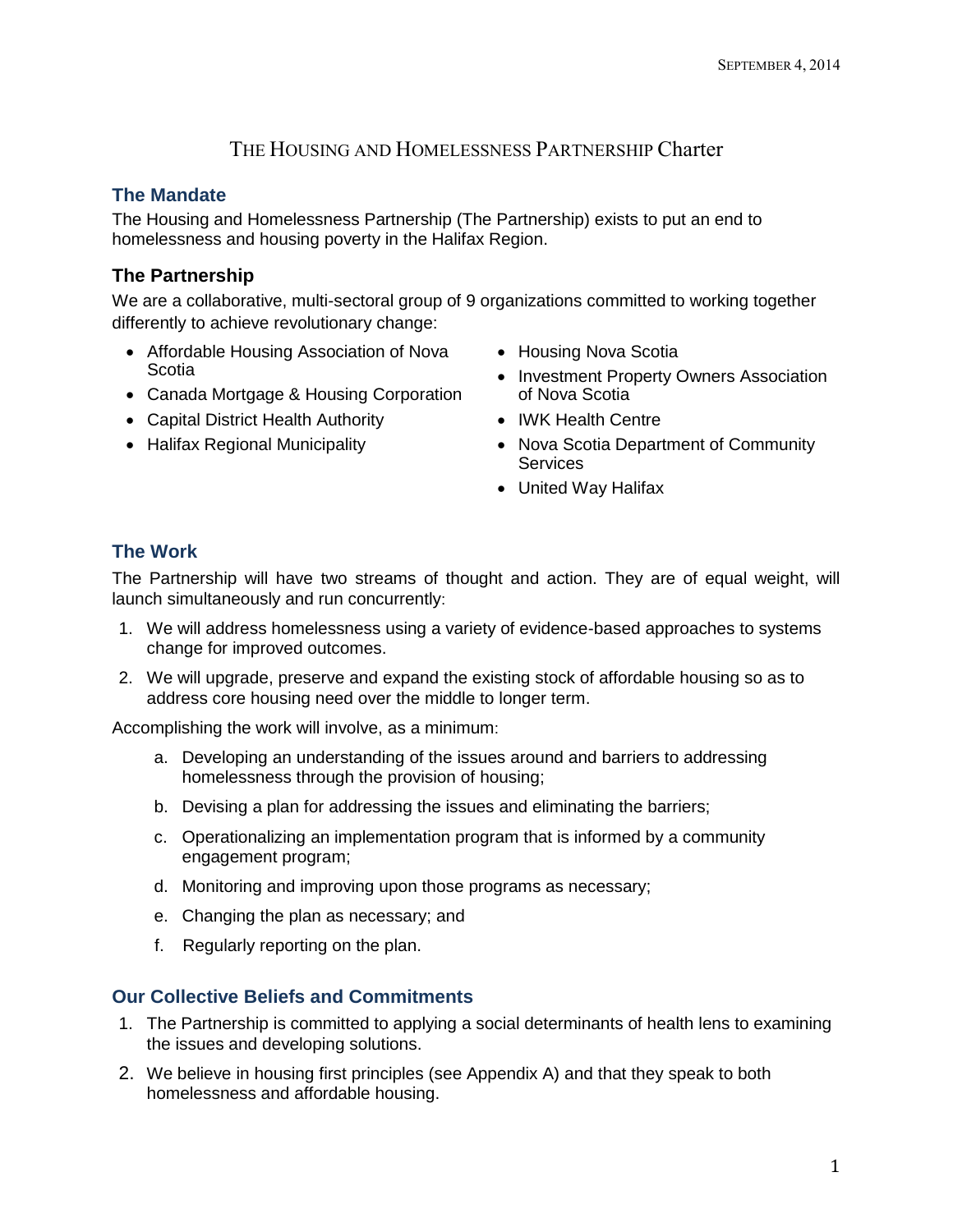### **Collective Beliefs and Commitments** (cont'd)

- 3. We believe that a shelter is not a home and that approaches must be tailored to the unique circumstances of homeless persons.
- 4. We believe that working together differently for revolutionary change involves finding systemic solutions that span traditional boundaries. We see this as prerequisite to collective success and will look at changing our respective policies and practices to enable it.
- 5. We will adopt outcome-oriented indicators and other measures for monitoring and reporting. We will all own each of the outcomes equally, choosing targets that mark our progress.
- 6. Those to whom we are accountable have given us the power and reasonable scope of resources to advance the work.
	- a. We will include measurable goals and further refine each partner organization's roles and contributions in this Charter once a Work Plan has been developed.
	- b. Each partner organization will make contributions that are within its mandate and use the tools within its jurisdiction.
	- c. We are willing to use our public relations capacity to advance the conversation and the work.
- 7. In addition to a shared accountability to the broader community, we accept mutual accountability to one another for active participation, preserving timelines and sustaining momentum.
- 8. We believe that transparent communications and evidence-informed decision-making will be key to doing our work differently and gaining the trust and buy-in of all stakeholders.

### **Our Roles and Contributions**

We intend to shape our roles and contributions to align with bold outcomes.

| <b>Partner Organization</b>                                | <b>Primary Contributions</b>                                                                                                                                                                                                            | <b>Secondary Contributions</b>                                               |
|------------------------------------------------------------|-----------------------------------------------------------------------------------------------------------------------------------------------------------------------------------------------------------------------------------------|------------------------------------------------------------------------------|
| Affordable Housing<br><b>Association of Nova</b><br>Scotia | • Funding, through our management of the<br><b>Federal Government's Homelessness</b><br><b>Partnering Strategy</b>                                                                                                                      | • Advice, counseling and<br>experience regarding systemic<br>problem solving |
| Canada Mortgage &<br><b>Housing Corporation</b>            | • Leveraging federal resources by liaising with<br>and coordinating the involvement of<br>government departments                                                                                                                        | Seed funding to qualified<br>projects                                        |
|                                                            | • Contributing advice, counseling and experience<br>in housing best practices, using our vast<br>network to expedite progress. We will also<br>connect to other CMHC resources such as<br>market analysis, and underwriting, as needed. |                                                                              |
| <b>Capital District Health</b><br>Authority                | Providing access to appropriate clinical support<br>services                                                                                                                                                                            | Access to expertise for program<br>evaluation                                |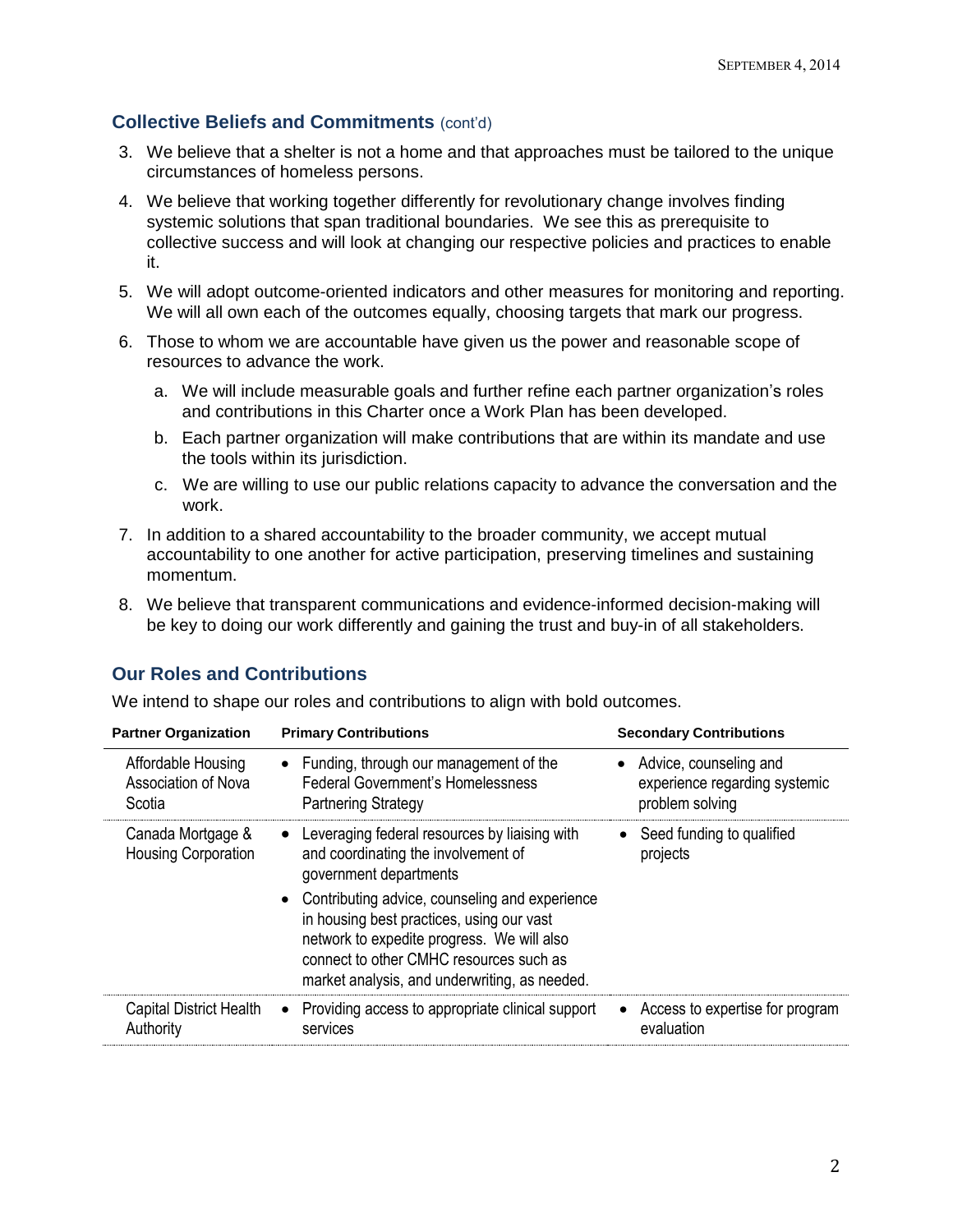| <b>Partner Organization</b>                                               | <b>Primary Contributions</b>                                                                                                                                                                                                                                                    | <b>Secondary Contributions</b>                                                                                                          |
|---------------------------------------------------------------------------|---------------------------------------------------------------------------------------------------------------------------------------------------------------------------------------------------------------------------------------------------------------------------------|-----------------------------------------------------------------------------------------------------------------------------------------|
| Halifax Regional<br>Municipality                                          | Leveraging municipal resources by liaising with<br>and coordinating the involvement of municipal<br>departments and services.                                                                                                                                                   | Community development/<br>engagement to build public<br>understanding and acceptance                                                    |
|                                                                           | Exploring ways to positively impact affordable<br>housing via programs, policies and regulations<br>that the Municipality controls, as per the<br>Regional Municipal Planning Strategy.                                                                                         | of various forms of housing<br>across the Municipality                                                                                  |
| Housing Nova Scotia                                                       | Leveraging provincial resources by liaising with<br>and coordinating the involvement of<br>government departments including Community<br>Services                                                                                                                               | Supporting the development of<br>analytics to help understand the<br>current situation and inform<br>target setting and evaluation      |
|                                                                           | Holding and financing provincially-owned social<br>housing assets in support of government's<br>housing programs; securing and managing<br>funding to support affordable and social<br>housing development; providing mortgages<br>and/or loans to qualifying housing projects. |                                                                                                                                         |
| <b>IWK Health Centre</b>                                                  | Providing access to appropriate<br>clinical support services                                                                                                                                                                                                                    | Strong advocacy. Access to expertise<br>٠<br>for program evaluation. Advice in policy<br>and program development. Targeted<br>training. |
| <b>Investment Property</b><br><b>Owners Association</b><br>of Nova Scotia | Providing access to existing rental<br>apartments and supportive property<br>owners.                                                                                                                                                                                            | Providing insight and expertise regarding<br>property management, operations and<br>development.                                        |
| United Way Halifax                                                        | Partner, Convener, Advocate, Funder<br>$\bullet$<br>and Researcher relative to innovative<br>housing programs so that our<br>community has a range of supportive<br>and affordable housing in all areas.                                                                        | Effective, appropriate advocacy and<br>flexible funding capabilities focused on<br>outcomes                                             |

# **Our Roles and Contributions (cont'd)**

#### **The way we'll work together**

### **1. Structure & Process:**

a. The '**Partners**' are the most senior appointed officials of the respective organizations. They are considered the 'champions' of this initiative within their organization and as such will be as personally invested as possible in the Partnership's activities.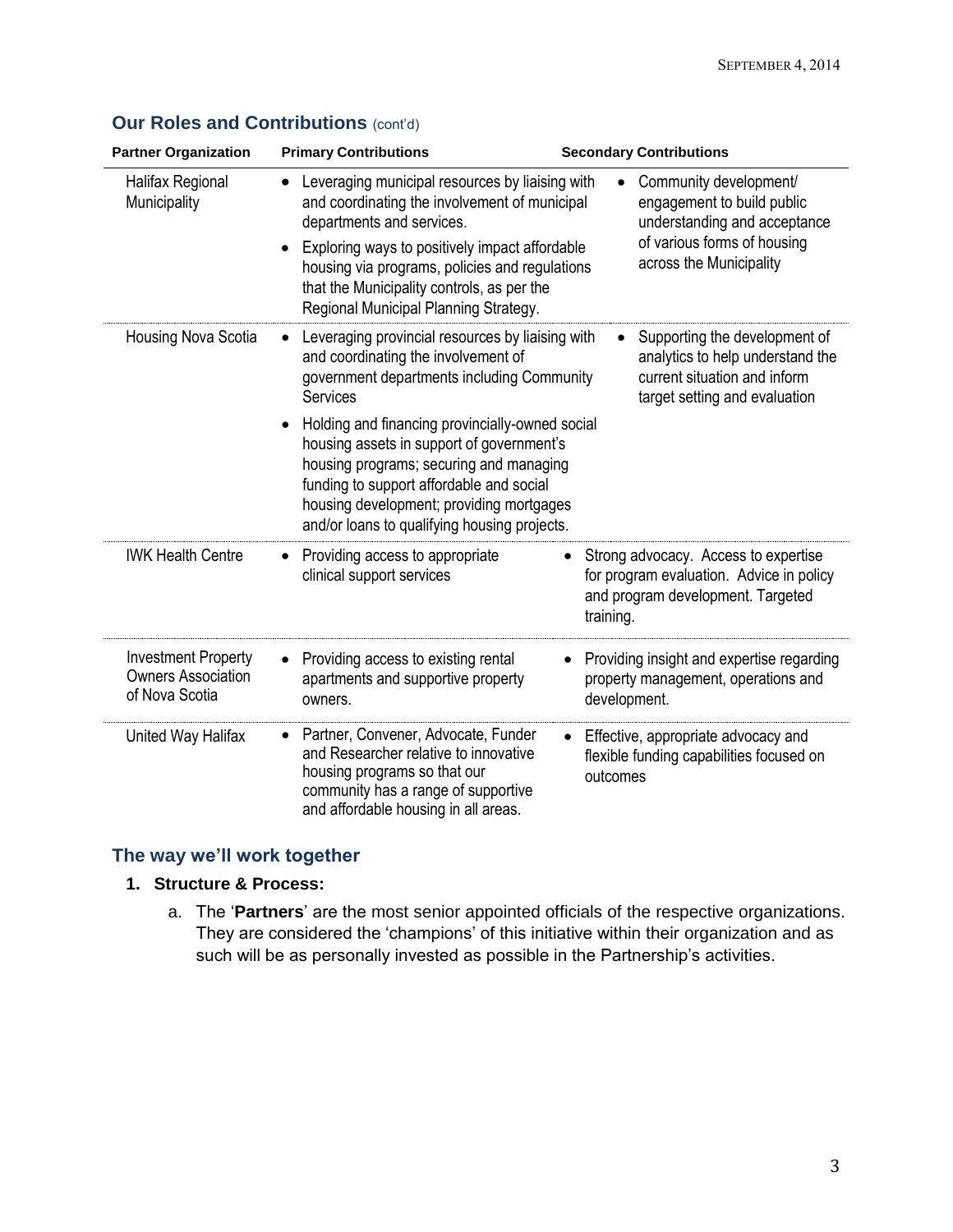#### **The way we'll work together**

#### **Structure & Process** (cont'd)

- b. The **Partnership** as a collective is the gathering of representatives for each of the 9 member organizations. It will be responsible for:
	- i. Establishing a common vision, strategic directions and goals;
	- ii. Adopting outcomes and other indicators;
	- iii. Endorsing Work Plans and associated indicator targets; and
	- iv. Monitoring progress.
- c. Each organization will identify one representative for Partnership decision-making purposes. Others may attend but will not normally actively participate unless arranged in advance and in association with a specific agenda item.
- d. The Partnership will meet more frequently until the vision, strategic directions, goals and outcomes have been agreed. Thereafter it is assumed that quarterly meetings would be scheduled.
- e. Continuity is key to focus and momentum. It is hoped that the 'champion' for each organization would attend the majority of Partnership meetings. Alternates are not encouraged but understood to be sometimes necessary.
- f. There will be **2 Working Groups,** one for homelessness, and a second for affordable housing. Members may include Partners but will also include others with particular content expertise or experience. The Working Groups should seek continuity by adopting the same discipline with respect to alternates.
- g. The purpose of the Working Groups is primarily to recommend options for advancing the vision, strategic directions and goals that the Partnership has established. Once the Partnership has made decisions concerning the recommendations, the Working Groups will develop a more detailed Work Plan. They will also periodically report on progress and problems relative to the Work Plan.
- h. The Partners will agree on a communication strategy to ensure the public is aware of its work and progress.
- i. The Working Groups will ensure that the stakeholders have a reasonable opportunity for input to their respective processes.
- 2. **Decisions** of the Partnership and the Working Groups will ordinarily be made by consensus, meaning:
	- a. General agreement (not unanimity on all points);
	- b. Commitment to funding will be considered by each organization;
	- c. Important needs or values will not be compromised; and
	- d. All involved can answer, "*Yes*" to the question: "*Will you support this decision outside the room*?"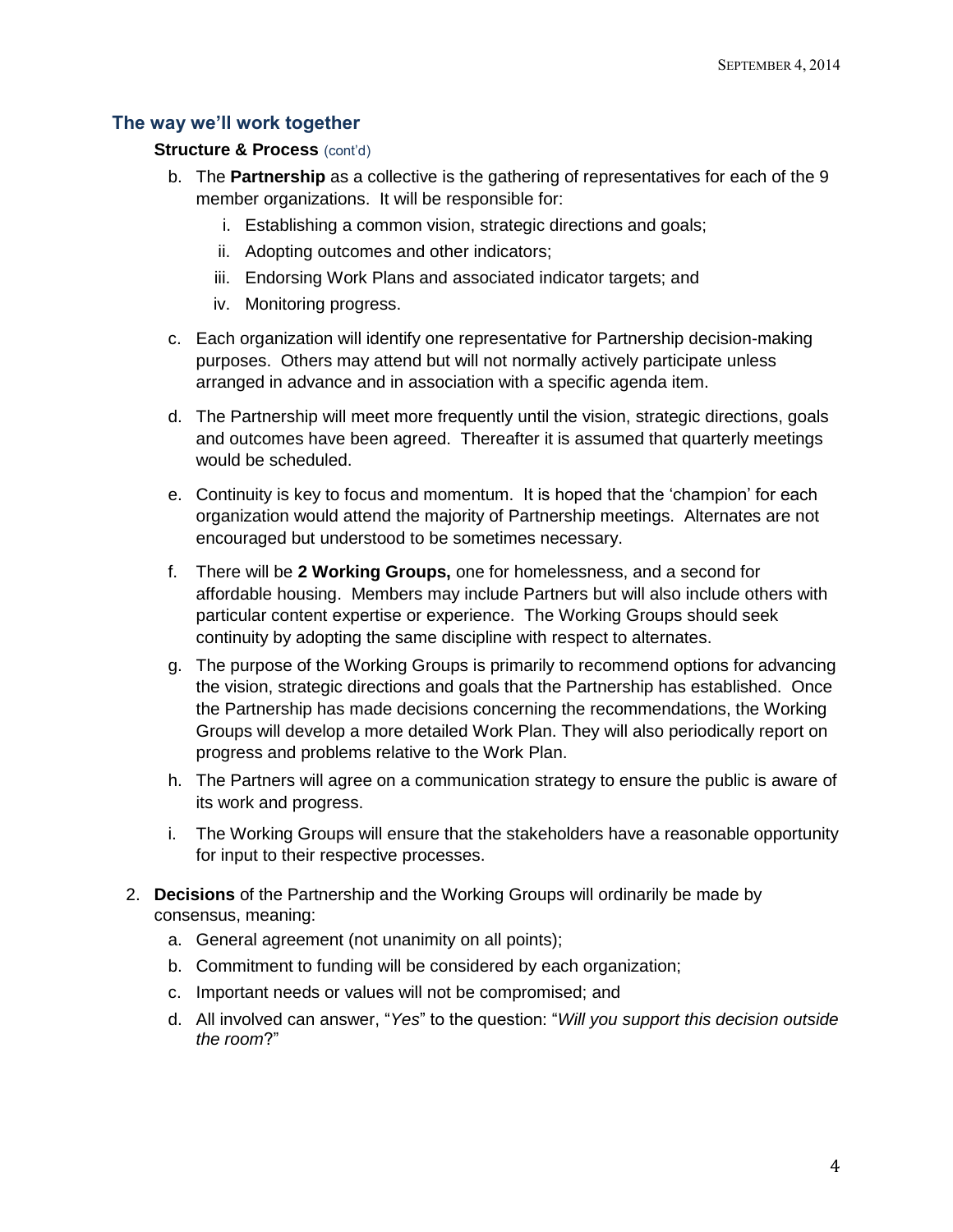#### **The way we'll work together**

#### **Decisions** (cont'd)

An exception for the Partnership will be the adoption of the Vision, Strategic Directions, Goals and Outcome Indicators. In that case, the Partners will vote [no alternates], indicating the commitment of their respective organization.

3. **Logistics and Operational Support**. The United Way Halifax will play the role of secretariat to the Partnership, providing logistics and operational support. As a minimum, they will assume responsibility for Partnership support and project management (with stakeholder relations and government relations being other possibilities).

The agenda for Partnership meetings will align with the content and timing of the adopted Work Plan and will be distributed with supportive materials one week in advance of each meeting.

Further in principle, each partner will support in kind, the activities associated with its contributions and the work assigned to it.

#### **Performance Evaluation**

The Partnership will not only assess its progress toward adopted housing and homelessness targets, but also the participation and contribution of its respective members. This will happen as a minimum, annually.

#### **Our Endorsement**

As the most senior appointed officials of our respective organizations, we are signatories to this Charter.

| Affordable Housing Association of Nova<br>Scotia | <b>Housing Nova Scotia</b>                                      |
|--------------------------------------------------|-----------------------------------------------------------------|
| Canada Mortgage & Housing Corporation            | <b>Investment Property Owners Association</b><br>of Nova Scotia |
| <b>Capital District Health Authority</b>         | <b>IWK Health Centre</b>                                        |
|                                                  | Nova Scotia Department of Community<br><b>Services</b>          |
| Halifax Regional Municipality                    | United Way Halifax                                              |